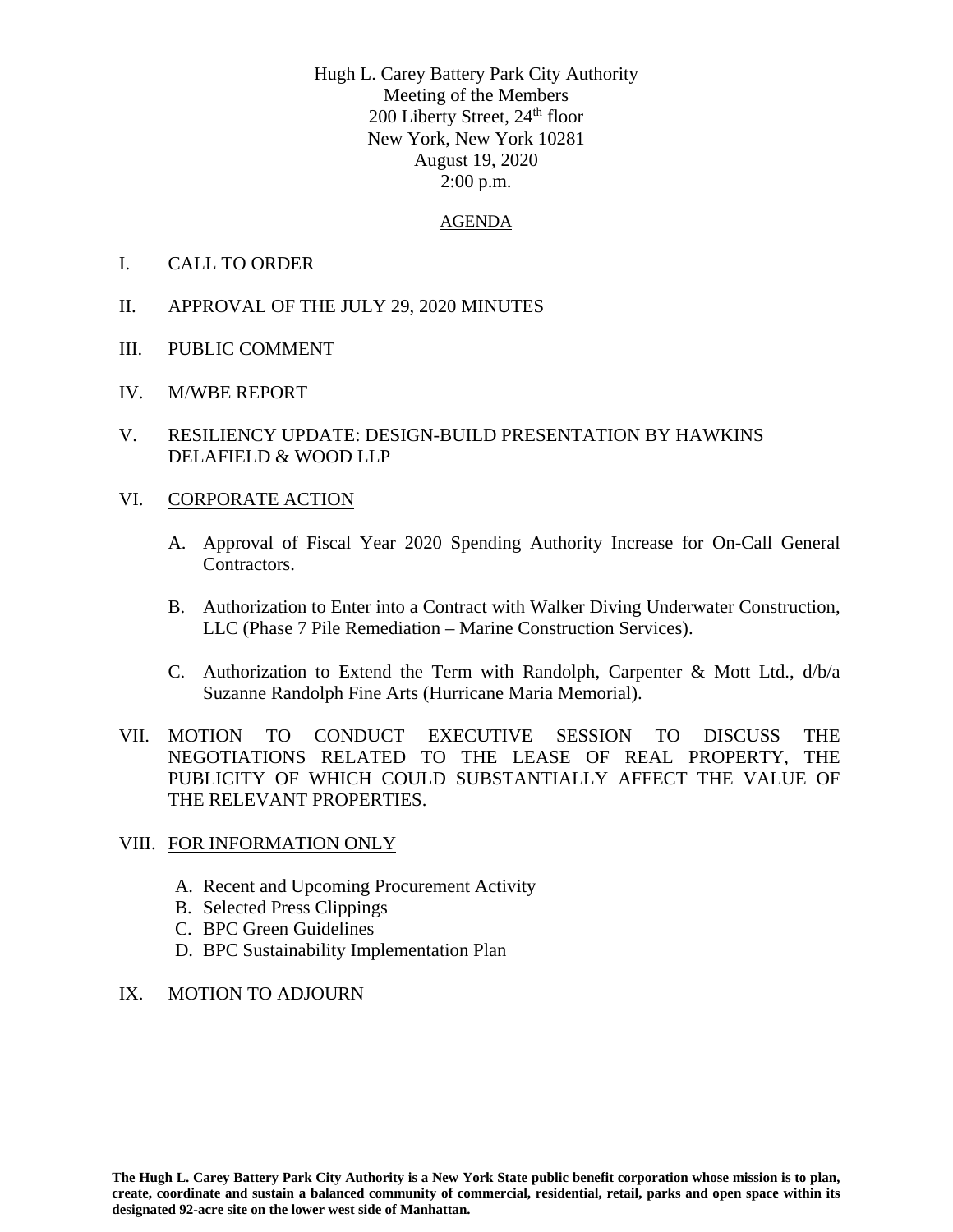## **BPCA RESILIENCY PROJECTS PROGRESSIVE DESIGN-BUILD APPROACH PUBLIC BOARD PRESENTATION**

### **AUGUST 19, 2020**

Hawkins **ELAFIELD & WOODLI P** 



# **Battery Park**<br>City Authority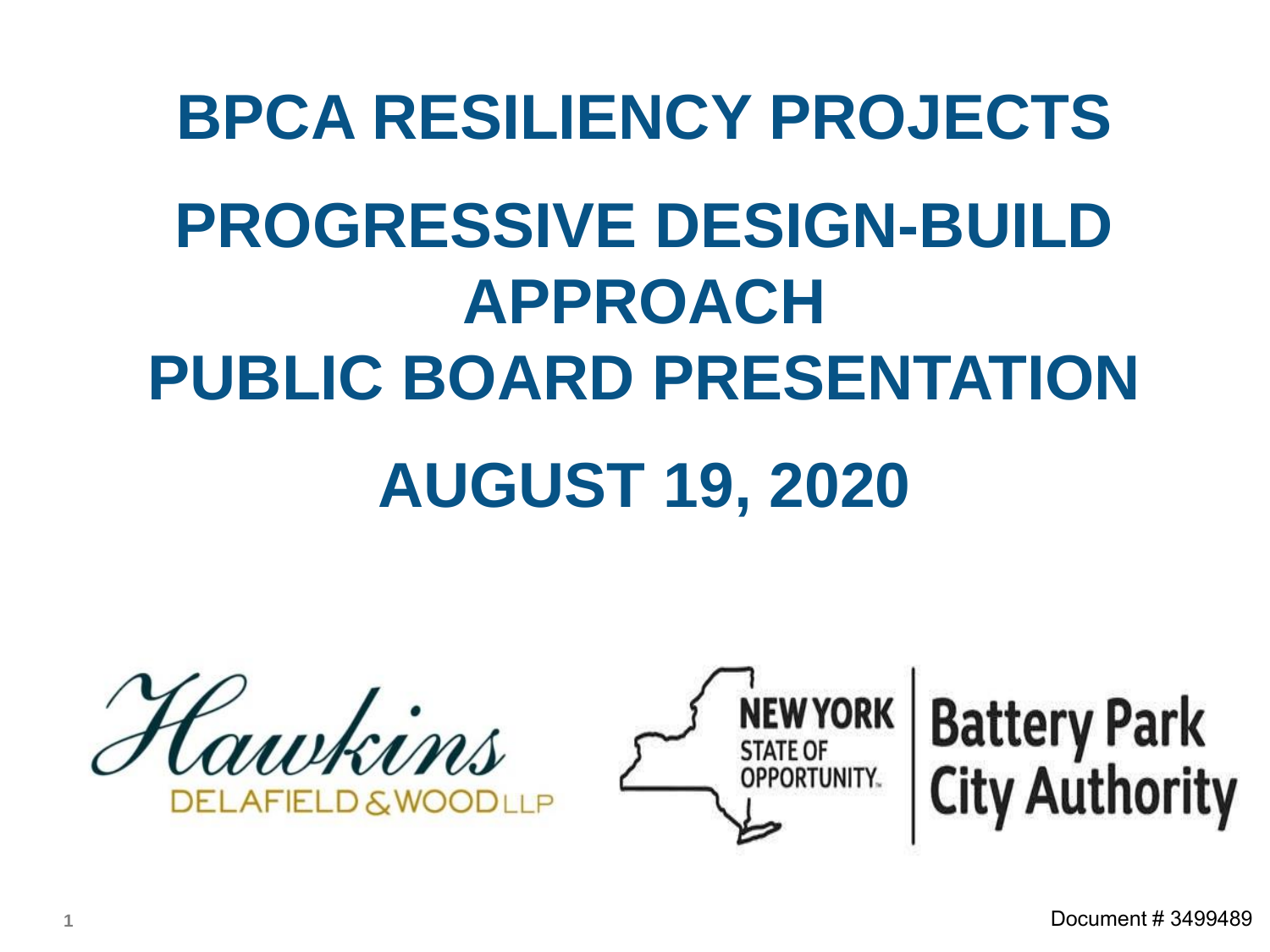### **Executive Summary**

- 1. Business Case Study Performed to Determine the Optimal Project Delivery Method for Each of the Three Resiliency Projects, Which are Each Currently Being Procured Separately on a Design-Bid-Build Basis
- 2. Based on this Study, the Executive Team Believes the North and West Projects Should be Pursued as a Single Progressive Design-Build Project in Order to Maximize Risk Transfer and Overall Efficiency, Including Project Administration Efficiencies
- 3. Based on the Advanced State of the South Project's Design and Progress to Date, the South Project Will Continue as a Separate Design-Bid-Build Project with Flexibility to Incorporate into the PDB Project at a Later Date if **Warranted**
- 4. BPCA Will Need to Procure a Consulting Engineer To Provide Technical Assistance and Oversight of the Procurement and Performance of the Design-Builder
- 5. This Approach Preserves the South Project's Delivery Timeline and is Expected to Result in Minimal Delays to the North Project and Possible Time Savings for the West Project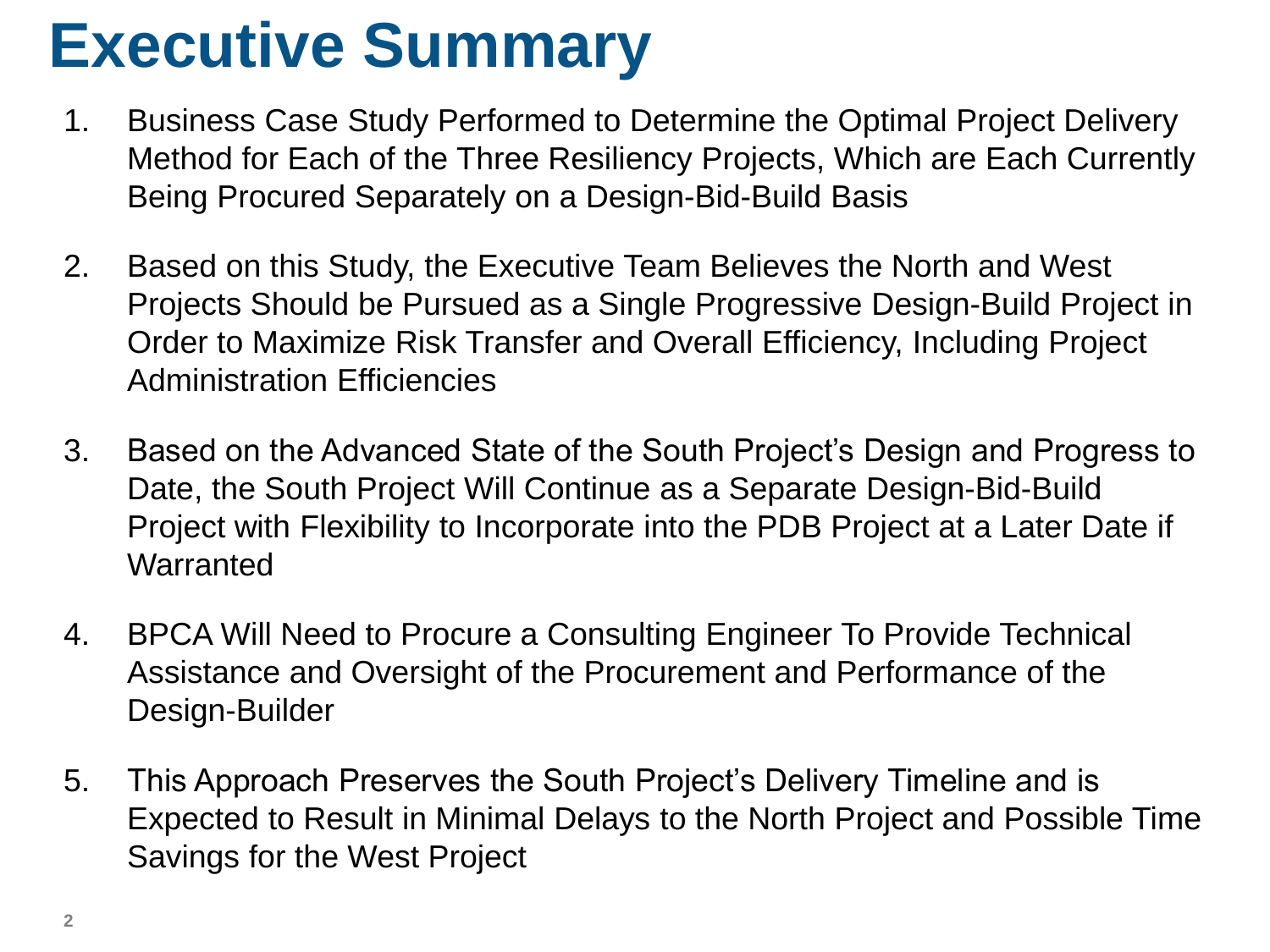### **BPCA's Business Case Study**

- 1. BPCA Conducted a Business Case Study this Summer to Determine the Best Means of Implementing the Projects in Light of a Recent Change in Law Authorizing Design-Build (DB) for BPCA
- 2. Key Findings of this Business Case Study are as Follows:
	- a) Private Financing and Fully Integrated O&M Solutions (i.e. DBFOM or DBOM) Not Supported by Clear Legal Authority and Fixed Price DB May Limit Capacity for Community Engagement
	- b) Combining the North and West Projects and Implementing them on a PDB Basis Likely to Provide Benefits to BPCA in Terms of Schedule and Cost Efficiencies, Risk Transfer and Project Administration
	- c) Progress on the South Project Should be Maintained Under its Current Approach, As Stakeholder Support Has Been Established and the Design of the Project has Progressed Beyond a Level Conducive to PDB
	- d) The North and West Can be Combined under a Single Project to Maximize PDB Benefits and Without Unduly Delaying Overall Project Implementation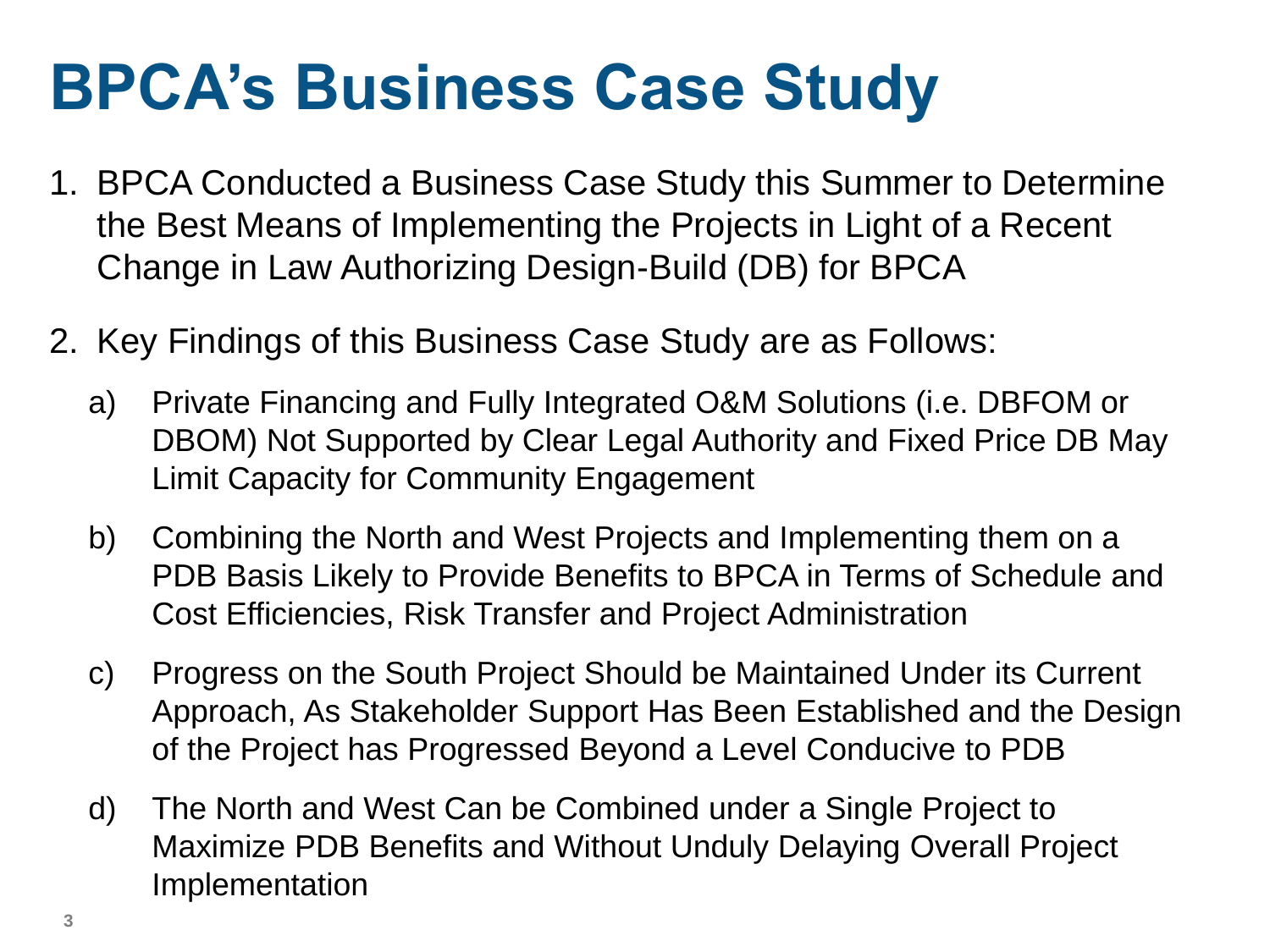### **What is Progressive Design-Build (PDB)?**

PDB is a Variant of Design-Build Contracting (Single Entity Responsible for Both Design and Construction of the Project) that Provides for a Staged Approach to Finalizing Design and Establishing a Guaranteed Maximum Price (GMP), as follows:

- 1. Three Teams Prequalified pursuant to RFQ/Qualifications-Based Selection Process
- 2. Proposals Received as to Profit and Project Approach on a Competitive Basis
- 3. No Proposed Design or Project Price at Proposal Stage
- 4. Selected DB Team is Paid to Advance Design, Collaborating with BPCA and Project Stakeholders
- 5. GMP Submittal at 60% Design, with "Open Book Pricing" to Preserve Competition
- 6. Definitive GMP is Negotiated (Multiple GMPs Possible) and Definitive Amendment Executed, Authorizing Design-Builder to Proceed with Construction
- 7. If Parties Cannot Agree, an "Off-Ramp" is Provided so that Design
	- **4** is Completed and Project Proceeds on a Bid-Build Basis

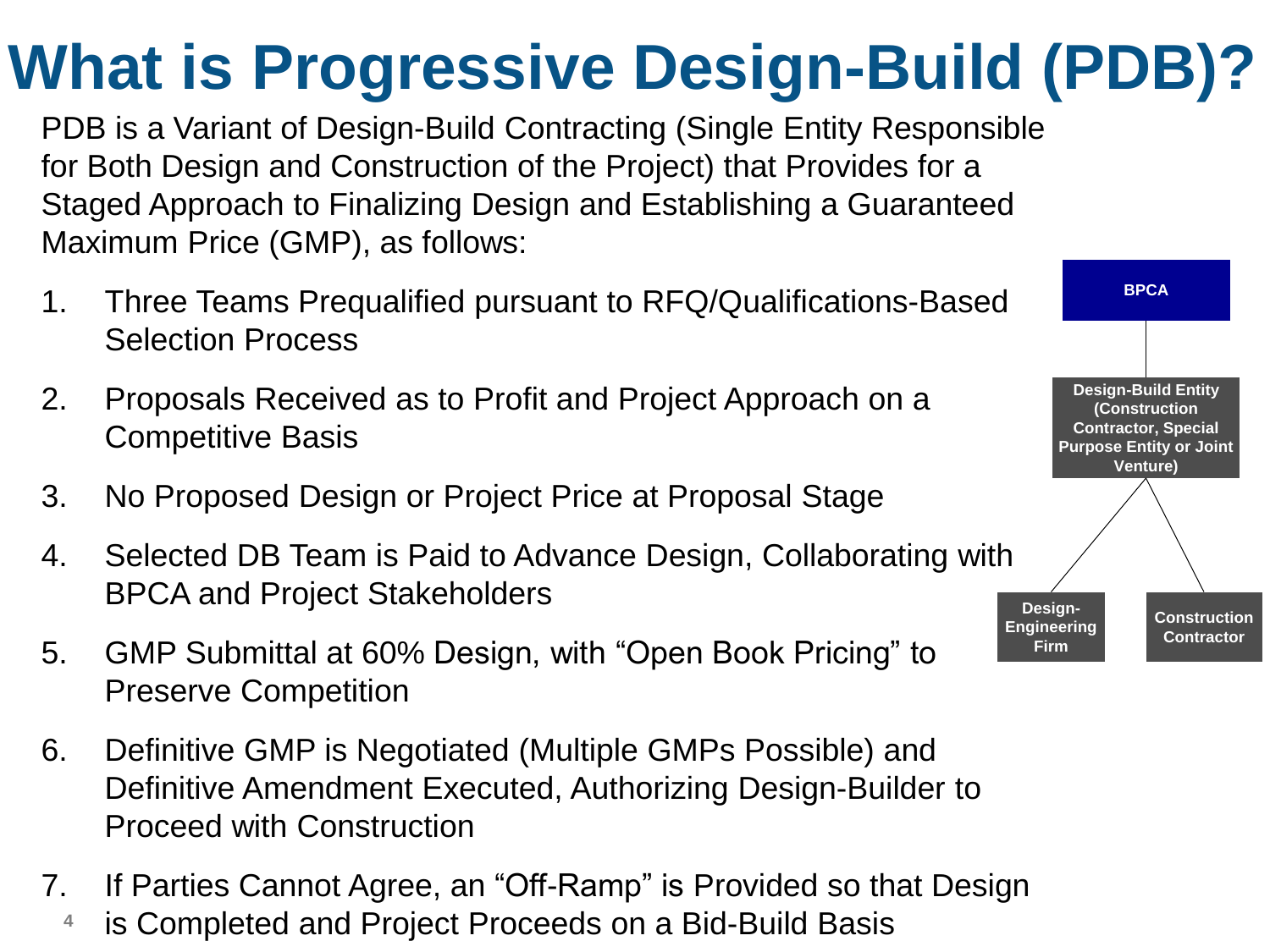### **Advantages of PDB**

- 1. One Point of Responsibility for Design, Construction and Construction Management
- 2. Less Contract Administration
- 3. Combining Design and Construction Tends to Shorten Project Delivery Time and Reduce Costs
- 4. Allows for More Extensive Owner and Community Engagement than Fixed-Price Design-Build
- 5. DB Firm has Design Liability, while Owner Collaborates in Design; Limited Bridging Documents Reduces Risk of Owner-Retained Design **Liability**
- 6. Transfers Design and Performance Risk through Acceptance Testing/Performance Guarantees
	- a) Demonstration that Project will Work, Not Just That It Has Been Built to **Specifications**
	- b) Absence of Negligence not a Defense
- 7. Minimization of Change Orders due to Aggregated Services/Responsibilities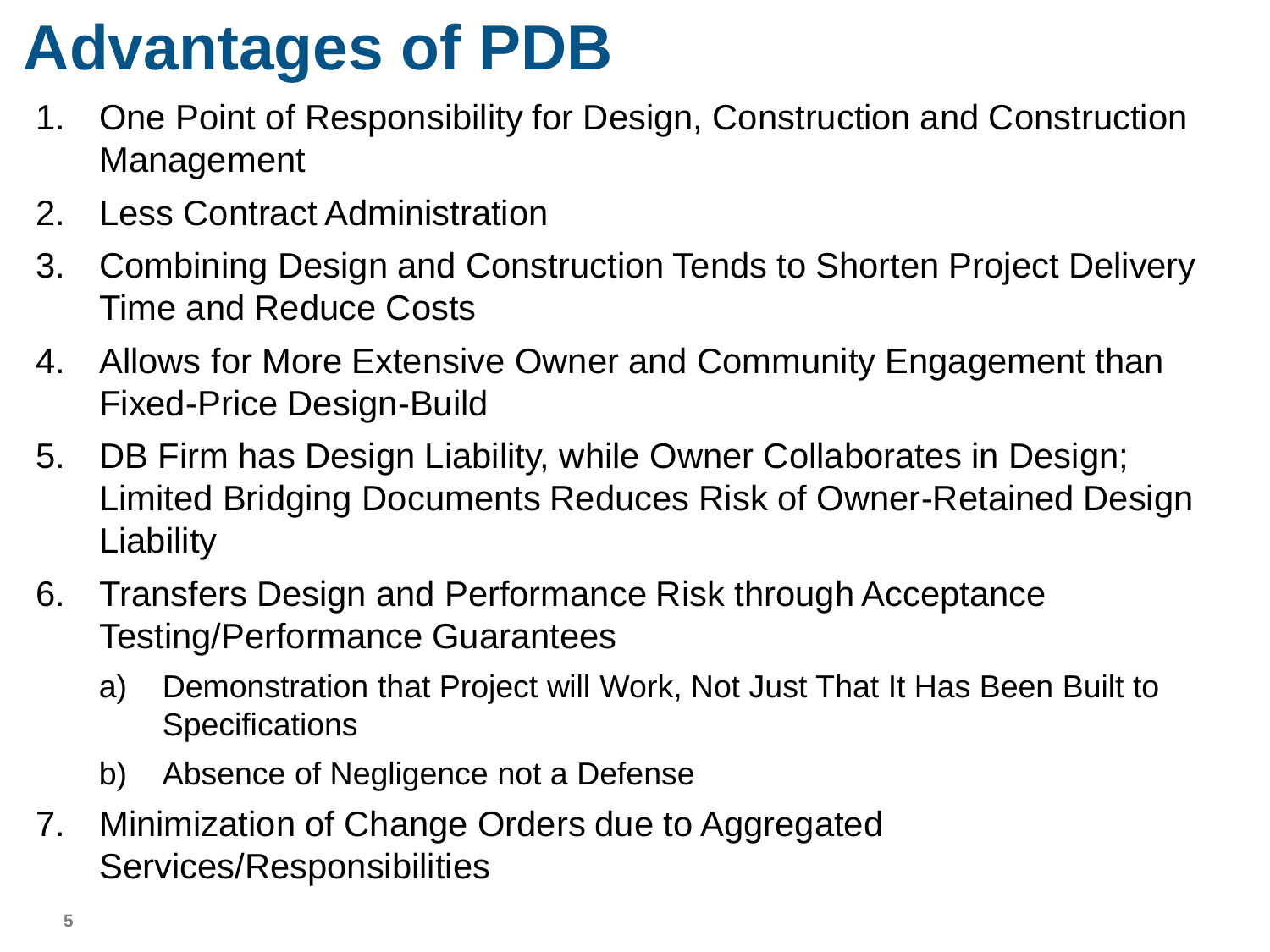### **Proposed Approach**

- 1. Continue South Project, as Planned, on a DBB Basis to Maintain Momentum and Preserve Investment and Stakeholder Buy-In
- 2. Procure a Consulting Engineer for PDB Effort and Assisting with the South Project
- 3. Amend AECOM Contract for North Design to Focus on Establishing PDB Design Criteria and Advancement of Permitting
- 4. Cancel Procurements for West Design and for North Construction Manager
- 5. Commence Planning for PDB Procurement, which Will Require Design-Builder to Factor in the South Design as it Progresses the Design of the North and West and to Consider System-Wide Integration
- 6. Approach Will Preserve Flexibility to Include the South Project's Construction Under the PDB Contract, If Determined Feasible and Warranted Based on Design-Builder's Input
- 7. Consider Coordinated O&M Procurement Effort
- 8. No Change to BPCA's Bond Financing Plans for the Projects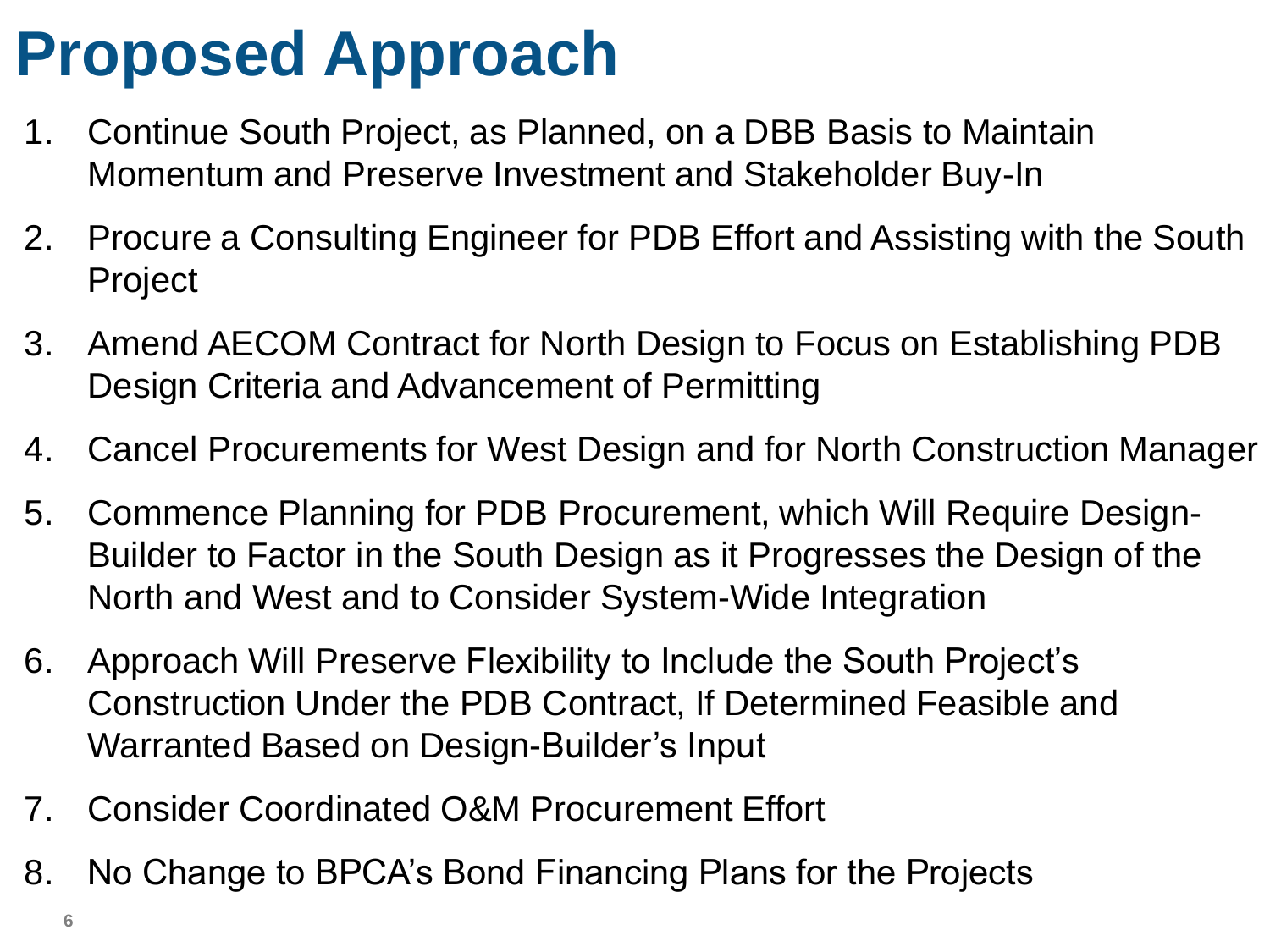#### **Proposed New Contracting Structure**

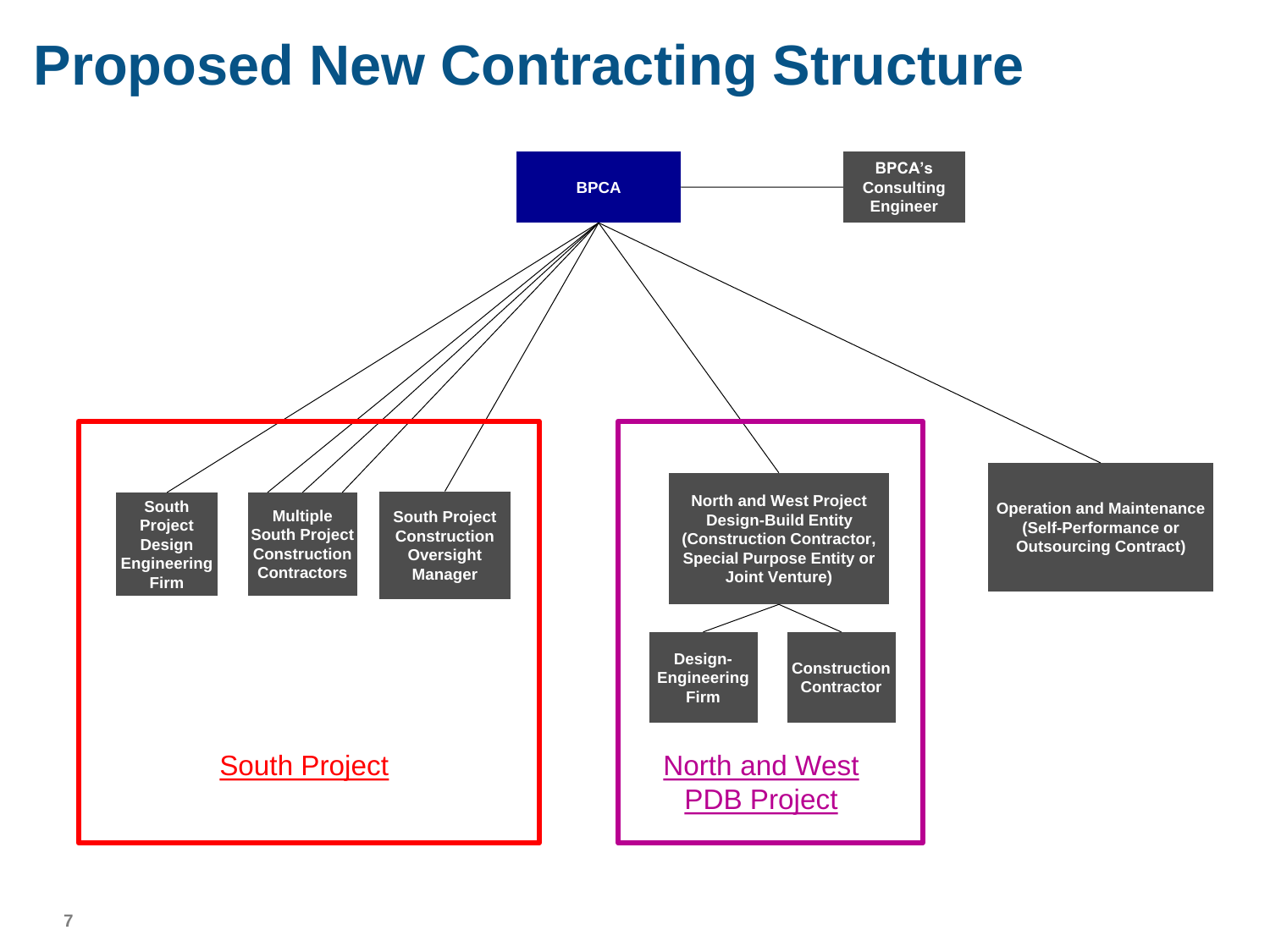### **Consulting Engineer's Role**

- 1. Serves as BPCA's Technical Advisor and Owner's Representative Throughout Procurement and Project Implementation
- 2. Assists in Development of Minimum Technical Requirements for PDB RFP and Contract:
	- a) Advisory Capacity in Respect of AECOM's 30% North Design
	- b) Primary Capacity in Respect of West Design
- 3. Advisory Role Concerning PDB Contract, Including GMP Amendments, and System-Wide Integration and Functionality Issues
- 4. Assists in Advancement of Permitting Prior to Selection of Design-Builder
- 5. Assists in Reviewing and Commenting on Design and Performance by Design-Builder, Focusing on:
	- a) Compliance with Minimum Technical Requirements and PDB Contract, with Design-Builder Retaining Design Liability
	- b) Construction Performance, with Design-Builder Responsible for Schedule Coordination and Overall Performance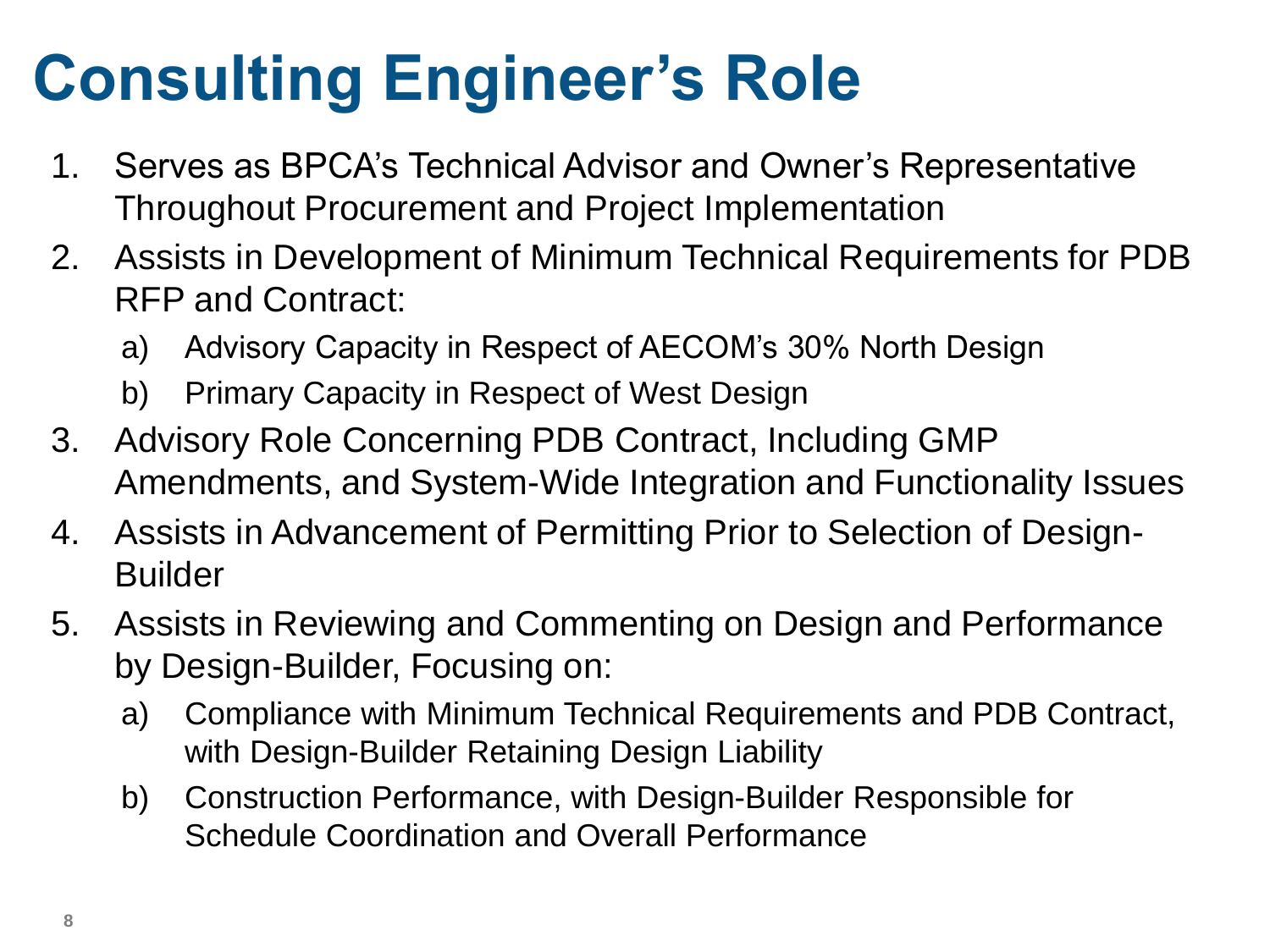### **O&M Considerations**

- 1. O&M Strategy Necessary, As BPCA Has Limited Capability to Operate the Completed Projects
- 2. The New York Infrastructure Investment Act Limits BPCA's Ability to Include O&M as Part of a Design-Build Project, but the PDB for North and West Approach May Enable a Coordinated O&M Strategy as Follows:
	- a) Possible "Progressive" O&M Procurement
	- b) O&M Procurement Proceeds in Coordination with PDB Procurement and North and West Design Development
	- c) Selected O&M Contractor Provides Comments and Works with Design-Builder as North and West Design is Developed, while Considering South Design and Overall Operational Issues
	- d) O&M Contractor Comments Incorporated in Design to Enable Maximum Risk Transfer in O&M Contract
	- e) O&M Contract Finalized, with Amendment to Establish Final Pricing and Performance Responsibility, as PDB and South Projects are Completed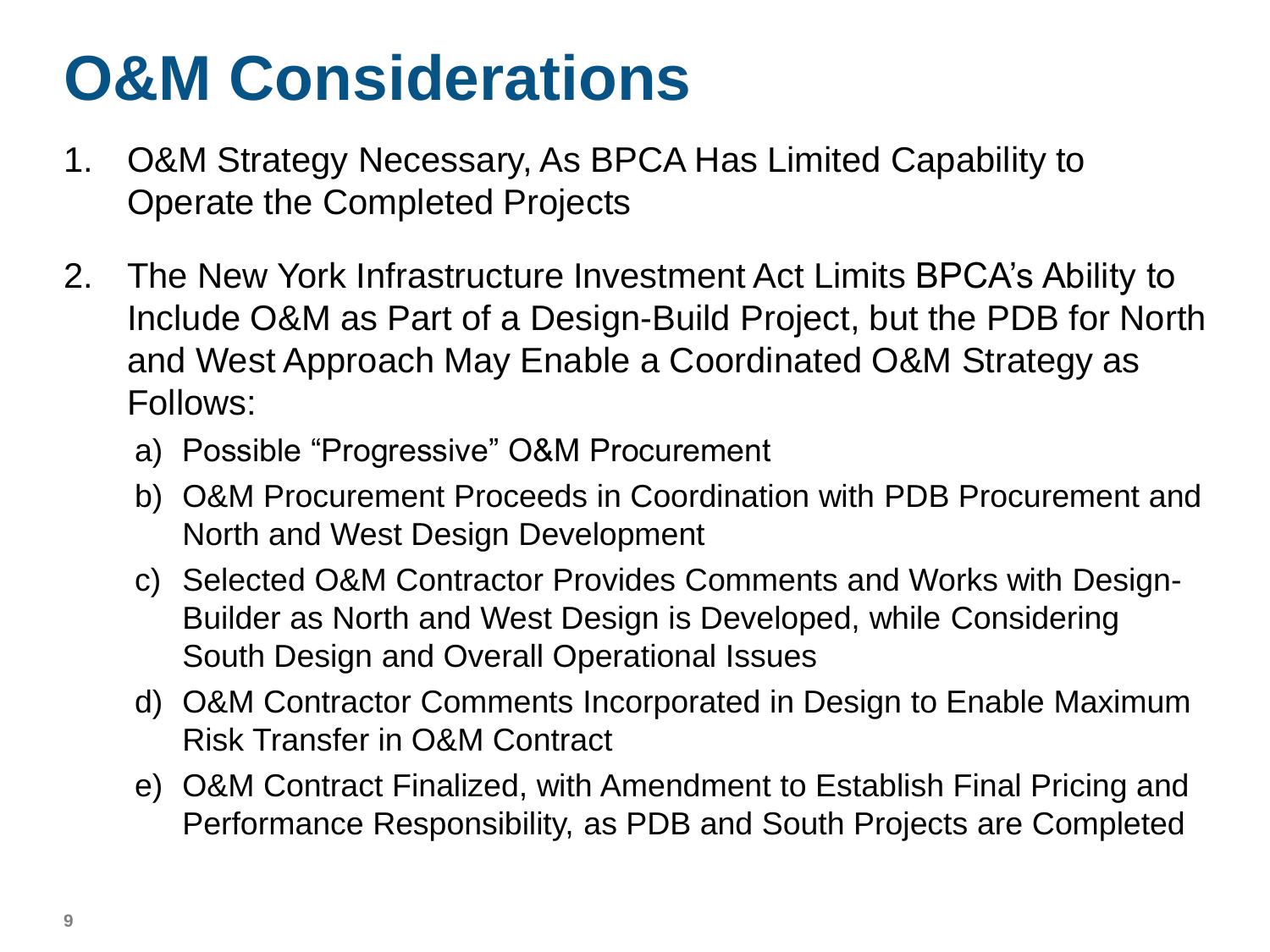#### **Projected Key Milestones for PDB for North and West Approach**



\*\* Commencement of Construction for the South, North and West Projects will be Subject to the Approval of the City (Mayor and Comptroller).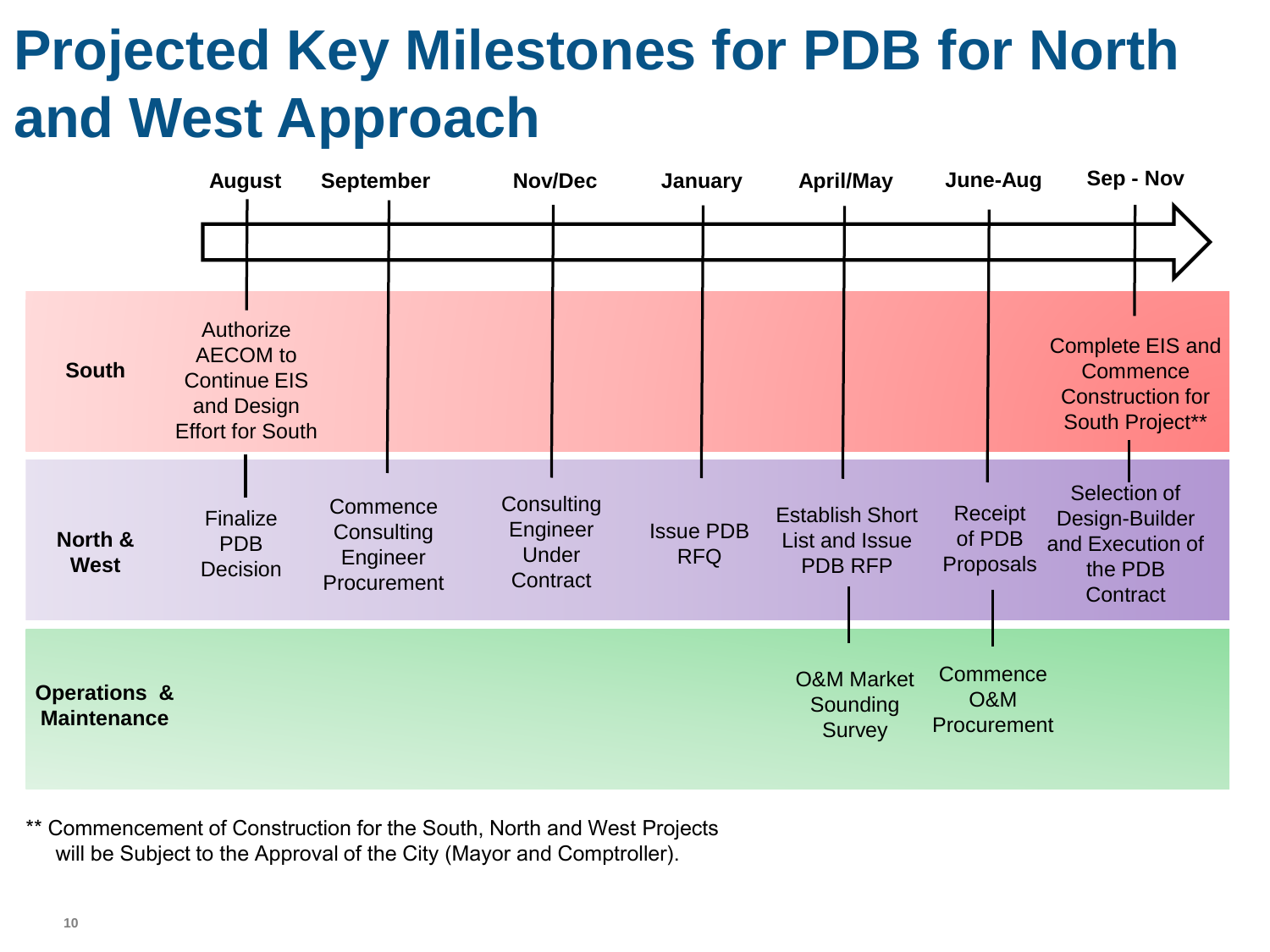| <b>PDB for North and West Addresses</b>                                                                                                    |                                                                                                                                               |
|--------------------------------------------------------------------------------------------------------------------------------------------|-----------------------------------------------------------------------------------------------------------------------------------------------|
| <b>Many Potential DBB Drawbacks</b>                                                                                                        |                                                                                                                                               |
| <b>Issue Under</b>                                                                                                                         | <b>Resolution Under PDB</b>                                                                                                                   |
| Design-Bid-Build (DBB)                                                                                                                     | For North and West                                                                                                                            |
| <b>Continued Separate Focus on Three Individual</b><br><b>Projects May Result in Over-Design and</b><br><b>Unnecessary Additional Cost</b> | Unified Approach to North and West Projects<br>Reduces Potential for Over-Design and<br><b>Unnecessary Additional Cost</b>                    |
| <b>Change Orders Could Accumulate Throughout</b><br><b>Design and Construction</b>                                                         | PDB Enhances Risk Transfer to Design-<br><b>Builder and Limits Change Order Risk</b>                                                          |
| Multiple Contracts for BPCA to Administer and<br><b>Coordinate Across Three Projects</b>                                                   | PDB for North and West Merges Multiple<br>Contracts Under A Single PDB Contract, with<br><b>Flexibility to Incorporate South Construction</b> |
| Each Contractor Responsible Only for Its<br>Specified Scope; Builder Does Not Take on<br><b>Design Liability</b>                           | <b>Design Liability Transferred Under PDB</b><br>Contract and PDB Contractor Responsible for<br><b>Both Design and Construction</b>           |
| Limited Capacity to Facilitate Integrated O&M<br><b>Solution</b>                                                                           | Phased Approach Under PDB for North and<br><b>West Provides Better Opportunity for</b><br><b>Coordinated O&amp;M Strategy</b>                 |
| <b>Sequential Contracting and Other Factors Can</b><br><b>Lead to Extended Schedule</b>                                                    | <b>Sequential Contracting Eliminated for North</b><br>and West, with PDB Schedule Efficiencies<br><b>Under PDB Contract</b>                   |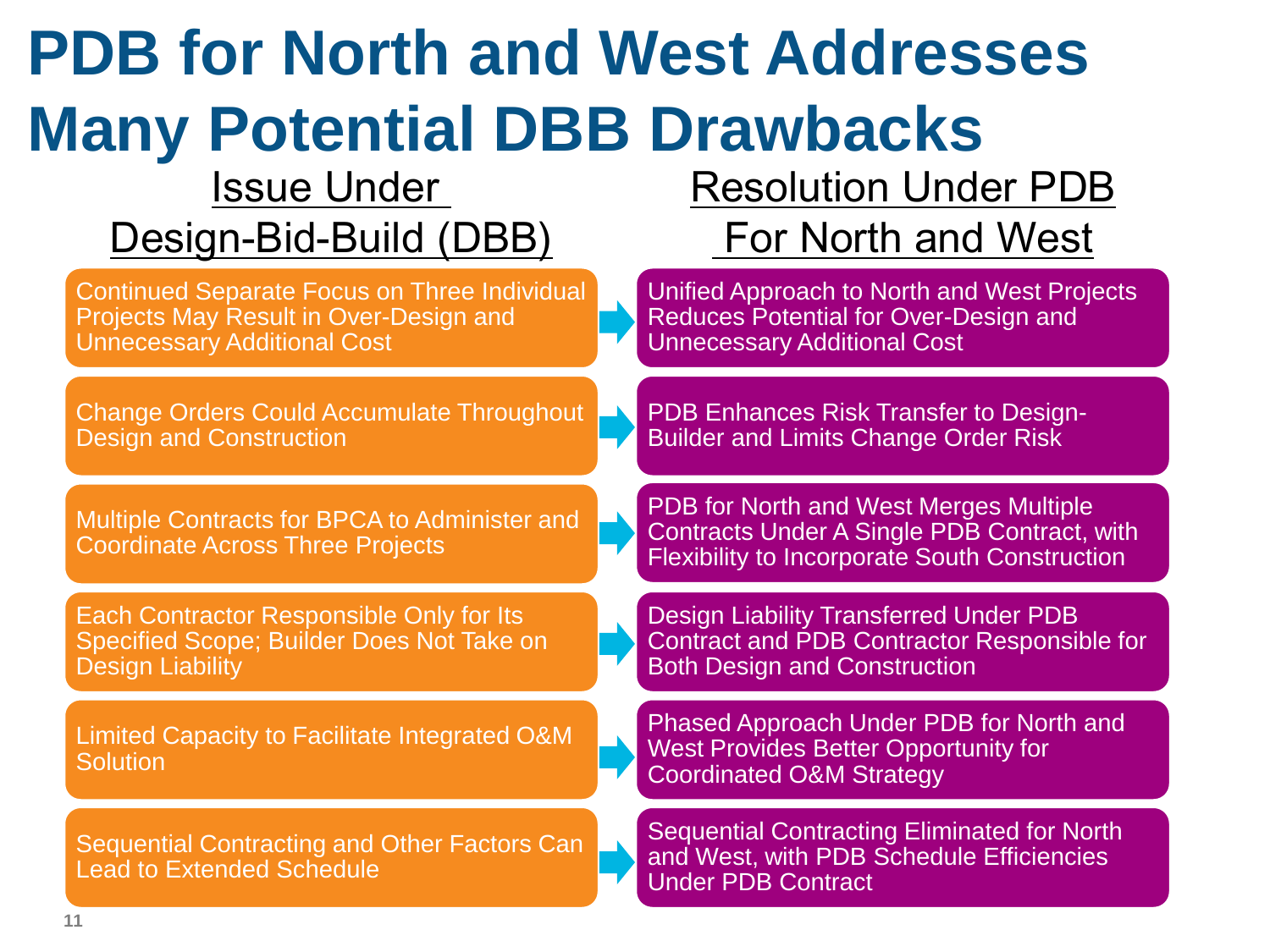#### **APPROVAL OF FISCAL YEAR 2020 ON-CALL GENERAL CONTRACTOR SPENDING AUTHORITY**

RESOLVED, the Fiscal Year 2020 annual spending maximum for the On-Call General Contractor Contracts is hereby increased from \$1,500,000 to \$2,900,000;

RESOLVED, that the President of the Authority or her/his designee(s) be, and each of them hereby is, authorized and empowered to execute any documents, file said budgeted and related information with all parties as required pursuant to all outstanding bond resolutions, agreements and requirements of law and to take all such other and further actions as may be necessary, desirable or appropriate in connection with the transactions contemplated in the foregoing resolution, and any such execution of documents and any other and further actions heretofore taken are hereby ratified and any actions hereafter taken are confirmed and approved.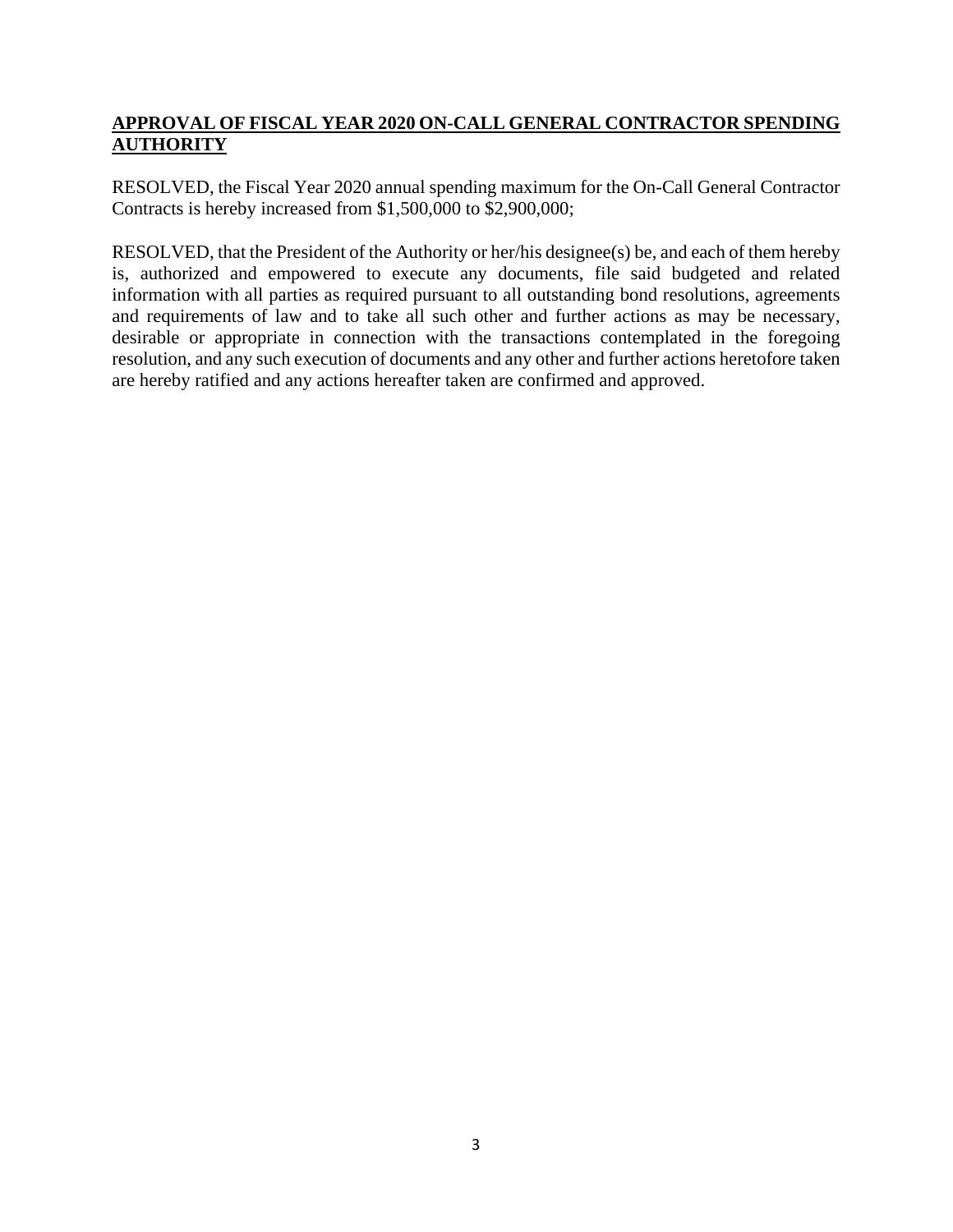#### **AUTHORIZATION TO EXECUTE A CONTRACT WITH WALKER DIVING UNDERWATER CONSTRUCTION, LLC FOR THE PHASE 7 PILE REMEDIATION MARINE CONSTRUCTION SERVICES**

BE IT RESOLVED, that in accordance with the materials submitted at this Board meeting, the President and Chief Executive Officer (the "President") of the Battery Park City Authority (the "Authority") or his/her designee(s) be, and each of them hereby is, authorized and empowered to enter into a eighteen (18) month contract with Walker Diving Underwater Construction, LLC in the lump-sum amount of \$10,398,600.00, to perform Marine Construction Services for Phase 7 of the Pile Remediation Project; and be it further,

RESOLVED, that the President or his/her designee(s), and each of them hereby is, authorized and empowered to execute and deliver the Contract on behalf of the Authority, subject to such changes as the officer or officers executing the Contract shall, with the advice of counsel, approve as necessary and appropriate and in the best interest of the Authority, such approval to be conclusive evidence by the execution and delivery of the Contract; and be it further,

RESOLVED, that the President or his/her designee(s) be, and each of them hereby is, authorized and empowered to execute all such other and further documents, and to take all such other and further actions as may be necessary, desirable or appropriate, in connection with the transactions contemplated in the foregoing resolutions, and any such execution of documents and any other and further actions heretofore taken are hereby ratified, and any actions hereafter taken are confirmed and approved.

\* \* \*